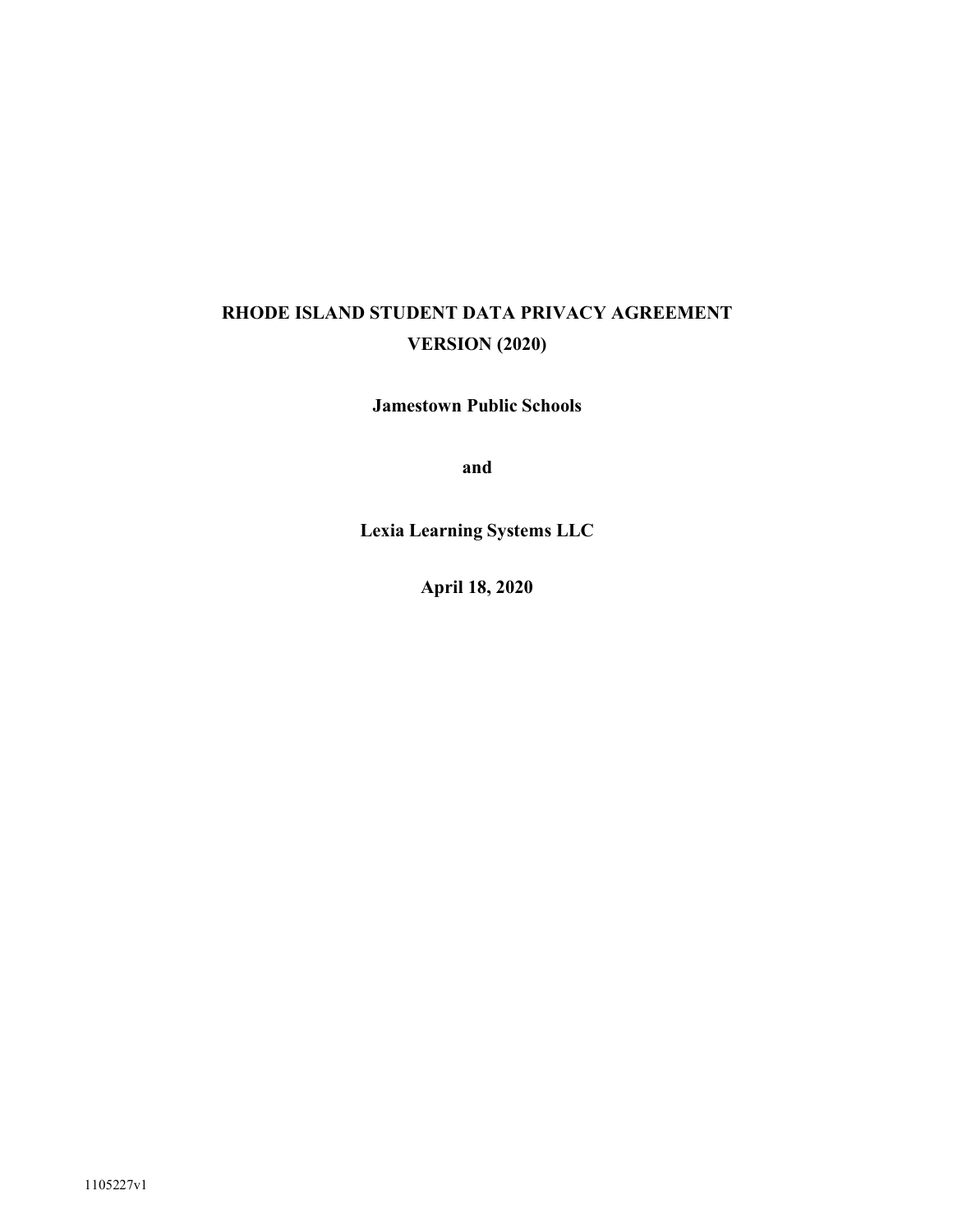This Rhode Island Student Data Privacy Agreement ("DPA") is entered into by and between the school district, Jamestown Public Schools(hereinafter referred to as "LEA") and Lexia Learning Systems LLC (hereinafter referred to as "Provider") on April 18, 2020. The Parties agree to the terms as stated herein.

# **RECITALS**

**WHEREAS,** the Provider has agreed or will agree to provide the Local Education Agency ("LEA") with certain digital educational services ("Services") as described in Article I and Exhibit "A"; and

**WHEREAS**, the Provider, by signing this Agreement, agrees to allow the LEA to offer school districts in Rhode Island the opportunity to accept and enjoy the benefits of the DPA for the Services described, without the need to negotiate terms in a separate DPA; and

**WHEREAS,** in order to provide the Services described in Article 1 and Appendix A, the Provider may receive or create and the LEA may provide documents or data that are covered by several federal statutes, among them, the Federal Educational Rights and Privacy Act ("FERPA") at 20 U.S.C. 1232g and 34 CFR Part 99, Children's Online Privacy Protection Act ("COPPA"), 15 U.S.C. 6501-6502; Protection of Pupil Rights Amendment ("PPRA") 20 U.S.C. 1232h; the Individuals with Disabilities Education Act ("IDEA"), 20 U.S.C. §§ 1400 et. seq.; and

**WHEREAS,** the documents and data transferred from Rhode Island LEAs and created by the Provider's Services are also subject to several Rhode Island student privacy laws, including R.I.G.L. 16-71-1, et. seq. and R.I.G.L., 11-49.3 et. seq.; and

**WHEREAS,** the Parties wish to enter into this DPA to ensure that the Services provided conform to the requirements of the privacy laws referred to above and to establish implementing procedures and duties.

**NOW THEREFORE,** for good and valuable consideration, the parties agree as follows:

# **ARTICLE I: PURPOSE AND SCOPE**

- **1.** Purpose of DPA. The purpose of this DPA is to describe the duties and responsibilities to protect Student Data (as defined in Exhibit "C") transmitted to Provider from the LEA pursuant to Exhibit "A", including compliance with all applicable state privacy statutes, including the FERPA, PPRA, COPPA, IDEA, R.I.G.L. 16-71-1, et. seq. and R.I.G.L., 11-49.3 et. seq.. In performing these services, to the extent Personally Identifiable Information (as defined in Exhibit "C") from Pupil Records (as defined in Exhibit "C") are transmitted to Provider from LEA, the Provider shall be considered a School Official with a legitimate educational interest, and performing services otherwise provided by the LEA. Provider shall be under the direct control and supervision of the LEA. Control duties are set forth below.
	- **2. Nature of Services Provided**. The Provider has agreed to provide the following digital educational services described in Exhibit "A".
	- **3. Student Data to Be Provided**. In order to perform the Services described in this Article and Exhibit "A", LEA shall provide the categories of data described in the Schedule of Data, attached hereto as Exhibit "B".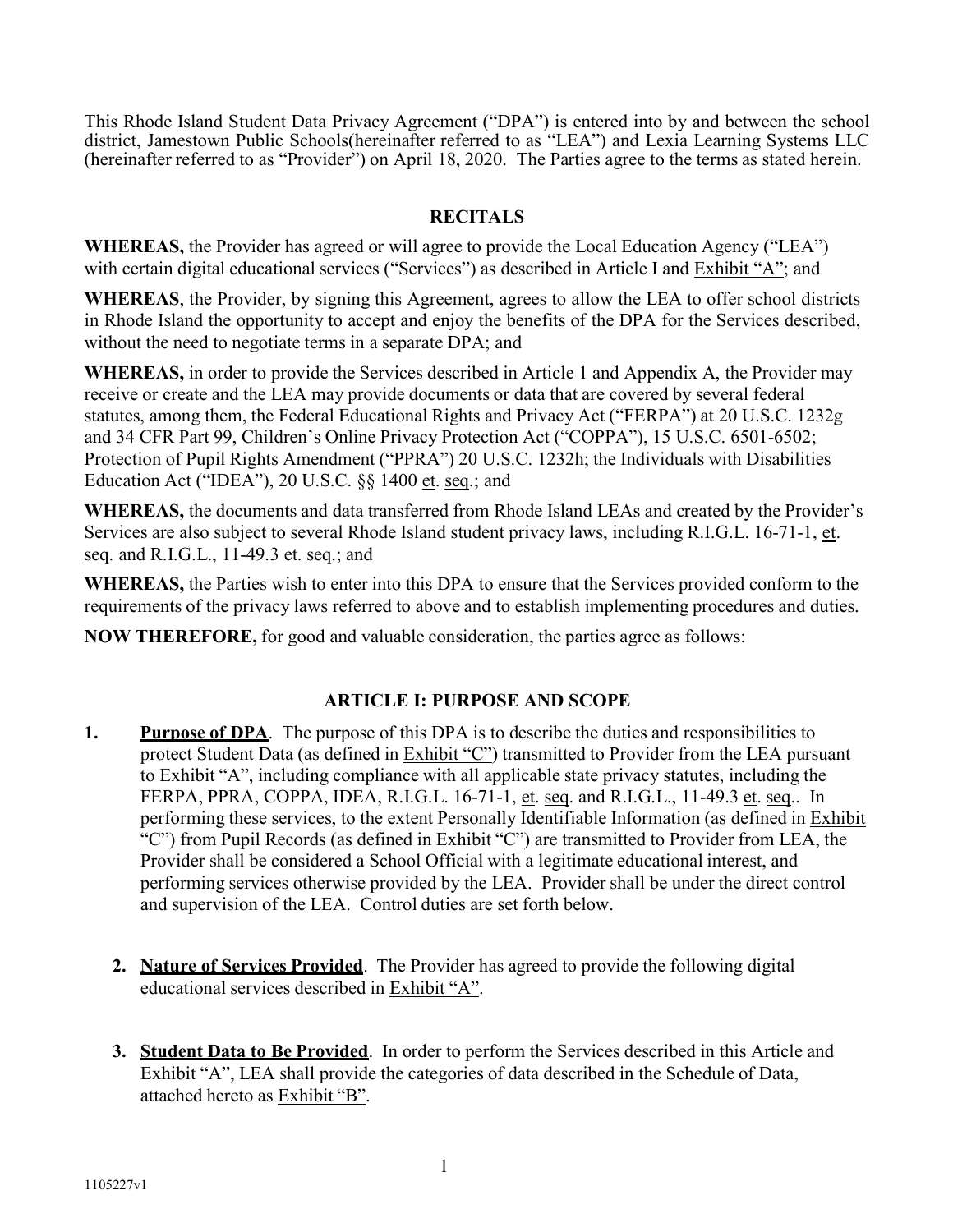**4. DPA Definitions**. The definition of terms used in this DPA is found in Exhibit "C". In the event of a conflict, definitions used in this DPA shall prevail over terms used in all other writings, including, but not limited to, a service agreement, privacy policies or any terms of service.

## **ARTICLE II: DATA OWNERSHIP AND AUTHORIZED ACCESS**

- **1. Student Data Property of LEA**. All Student Data or any other Pupil Records transmitted to the Provider pursuant to this Agreement is and will continue to be the property of and under the control of the LEA , or to the party who provided such data (such as the student or parent.). The Provider further acknowledges and agrees that all copies of such Student Data or any other Pupil Records transmitted to the Provider, including any modifications or additions or any portion thereof from any source, are also subject to the provisions of this Agreement in the same manner as the original Student Data or Pupil Records. The Parties agree that as between  them, all rights, including all intellectual property rights in and to Student Data or any other Pupil Records contemplated per this Agreement shall remain the exclusive property of the LEA. For the purposes of FERPA and state law, the Provider shall be considered a School Official, under the control and direction of the LEAs as it pertains to the use of student data notwithstanding the above. The Provider will cooperate and provide Student Data within ten (10) days at the LEA's request. Provider may transfer pupil-generated content to a separate account, according to the procedures set forth below.
- **2. Parent Access**. LEA shall establish reasonable procedures by which a parent, legal guardian, or eligible student may review personally identifiable information on the pupil's records, correct erroneous information, and procedures for the transfer of pupil-generated  content to a personal account, consistent with the functionality of services. Provider shall cooperate and respond within ten (10) days to the LEA's request for personally identifiable information in a pupil's records held by the Provider to view or correct as necessary. In the event that a parent of a pupil or other individual contacts the Provider to review any of the Pupil Records of Student Data accessed pursuant to the Services, the Provider shall refer the parent or individual to the LEA, who will follow the necessary and proper procedures regarding the requested information.
- **3. Separate Account**. Provider shall, at the request of the LEA, transfer Student Generated Content to a separate student account.
- **4. Third Party Request**. Should a Third Party, including, but not limited to law enforcement, former employees of the LEA, current employees of the LEA, and government entities, contact Provider with a request for data held by the Provider pursuant to the Services, the Provider shall redirect the Third Party to request the data directly from the LEA and shall cooperate with the LEA to collect the required information. Provider shall notify the LEA in advance of a compelled disclosure to a Third Party, unless legally prohibited. The Provider will not use, disclose, compile, transfer, sell the Student Data and/or any portion thereof to any third party or other entity or allow any other third party or other entity to use, disclose, compile, transfer or sell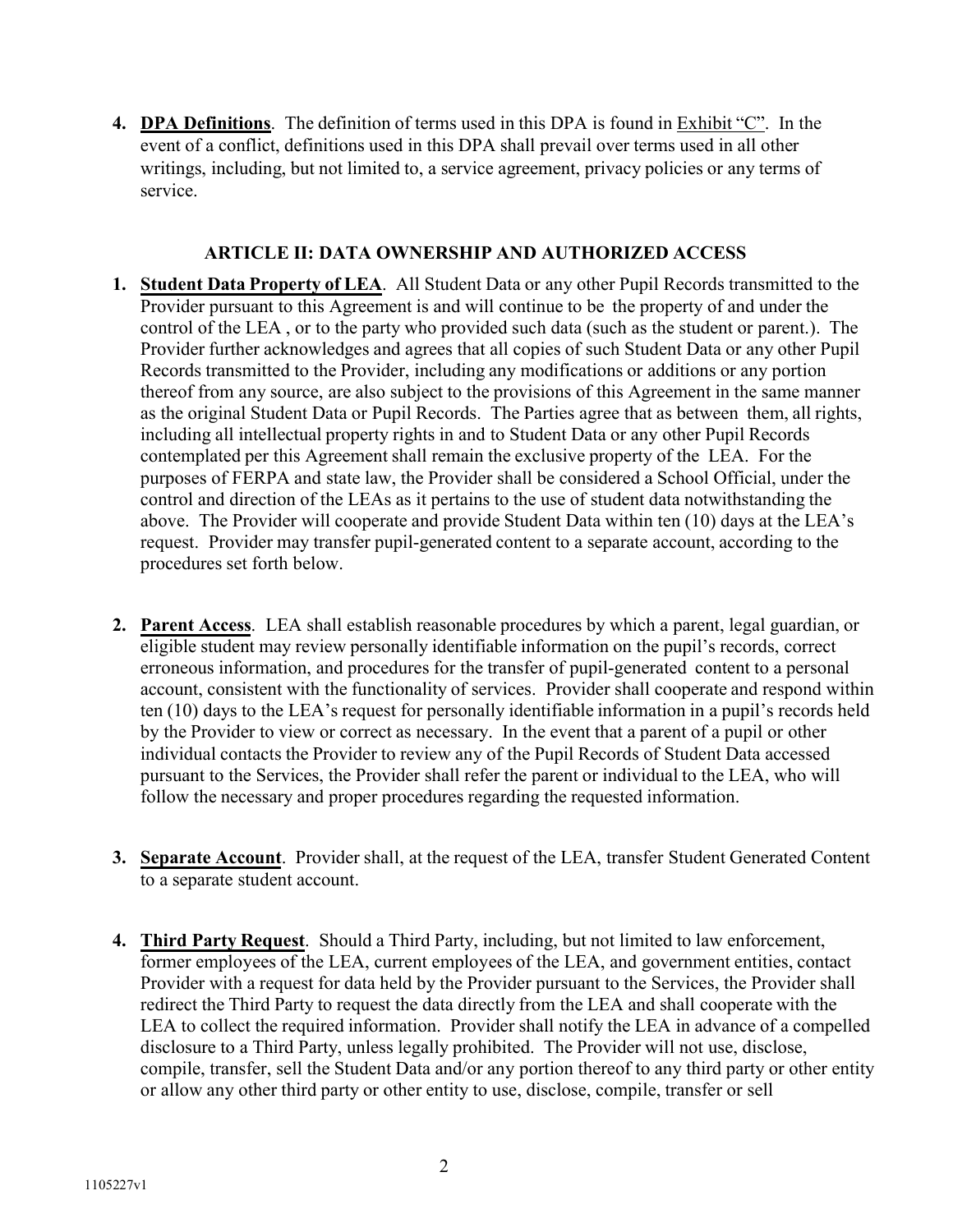the Student Data and/or any portion thereof, without the express written consent of the LEA or without a court order or lawfully issued subpoena. Student Data shall not constitute that information that has been anonymized or de-identified, or anonymous usage data regarding a student's use of Provider's services.

- **5. No Unauthorized Use**. Provider shall not use Student Data or information in a Pupil Record for any purpose other than as explicitly specified in this DPA.
- **6. Subprocessors**. Provider shall enter into written agreements with all Subprocessors performing functions pursuant to this DPA, whereby the Subprocessors agree to protect Student Data in manner consistent with the terms of this DPA.

# **ARTICLE III: DUTIES OF LEA**

- **1. Provide Data In Compliance With Laws**. LEA shall provide data for the purposes of the DPA in compliance with the FERPA, PPRA, IDEA, R.I.G.L. 16-71-1, et. seq. and R.I.G.L., 11-49.3 et. seq., and the other privacy statutes quoted in this DPA. LEA shall ensure that its annual notice under FERPA includes vendors, such as the Provider, as "School Officials."
- **2. Reasonable Precautions**. LEA shall take reasonable precautions to secure usernames, passwords, and any other means of gaining access to the services and hosted data.
- **3. Unauthorized Access Notification**. LEA shall notify Provider promptly of any known or suspected unauthorized access. LEA will assist Provider in any efforts by Provider to investigate and respond to any unauthorized access.

## **ARTICLE IV: DUTIES OF PROVIDER**

- **1. Privacy Compliance**. The Provider shall comply with all Rhode Island and Federal laws and regulations pertaining to data privacy and security, including FERPA, COPPA, PPRA, R.I.G.L. 16-71-1, et. seq. and R.I.G.L., 11-49.3 et. seq.
- **2. Authorized Use**. Student Data shared pursuant to this DPA, including persistent unique identifiers, shall be used for no purpose other than the Services stated in this DPA and as authorized under the statutes referred to in subsection (1), above. Provider also acknowledges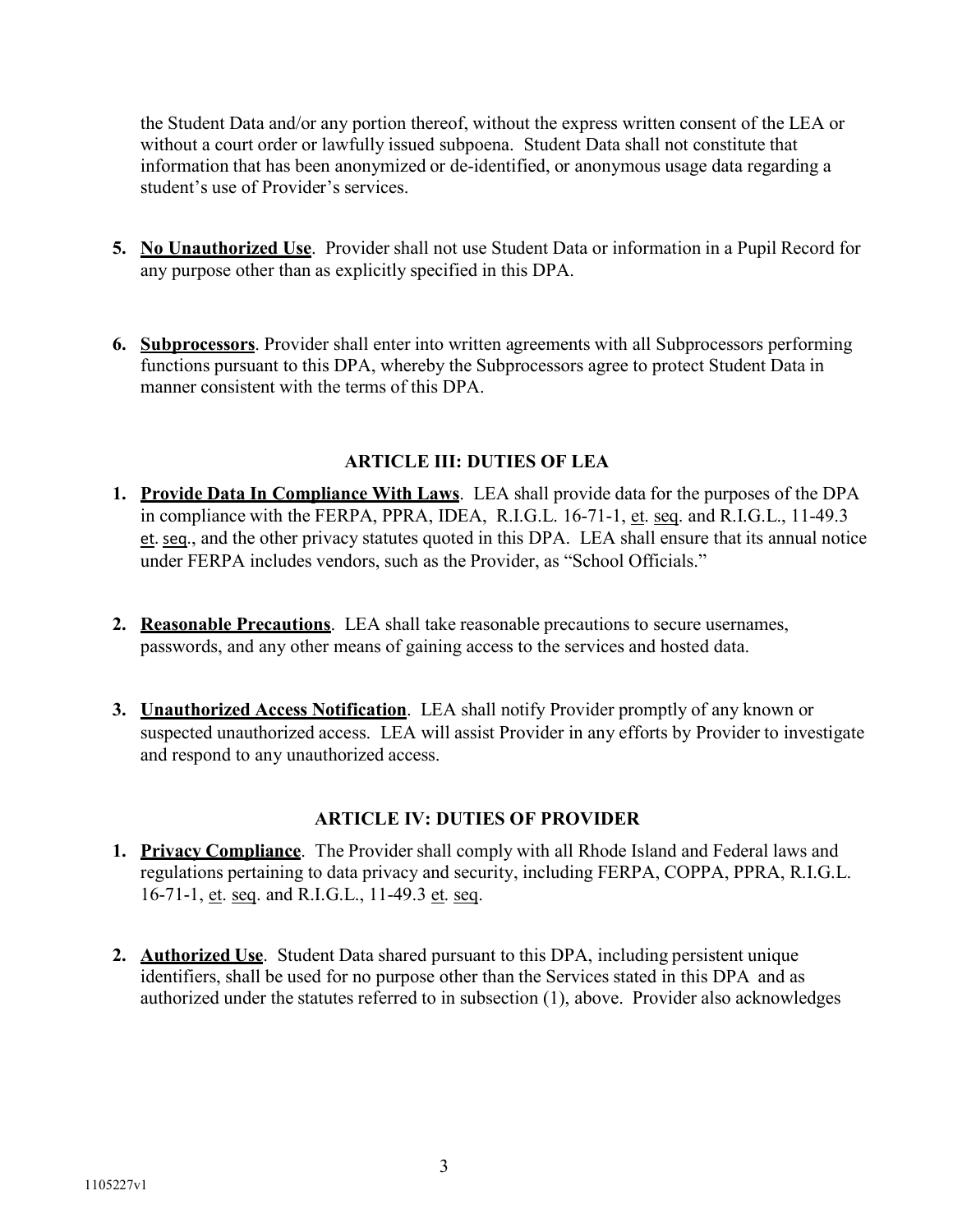and agrees that it shall not make any re-disclosure of any Student Data or any portion thereof, including without limitation, any student data, meta data, user content or other non-public information and/or personally identifiable information contained in the Student Data, without the express written consent of the LEA, unless it fits into the de-identified information exception in Article IV, Section 4, or there is a court order or lawfully issued subpoena for the information.

- **3. Employee Obligation**. Provider shall require all employees and agents who have access to Student Data to comply with all applicable provisions of this DPA with respect to the data shared under this DPA. Provider agrees to require and maintain an appropriate confidentiality agreement from each employee or agent with access to Student Data pursuant to the DPA.
- **4. No Disclosure**. De-identified information, as defined in Exhibit "C", may be used by the Provider for the purposes of development, research, and improvement of educational sites, services, or applications, as any other member of the public or party would be able to use deidentified data pursuant to 34 CFR 99.31(b). The Provider and LEA agree that the Provider cannot successfully de-identify information if there are fewer than twenty (20) students in the samples of a particular field or category of information collected, i.e., twenty students in a particular grade, twenty students of a particular race, or twenty students with a particular disability. Provider agrees not to attempt to re-identify de-identified Student Data and not to transfer de-identified Student Data to any party unless (a) that party agrees in writing not to attempt re-identification, and (b) prior written notice has been given to the LEA who has provided prior written consent for such transfer. Provider shall not copy, reproduce or transmit any data obtained under this DPA and/or any portion thereof, except as necessary to fulfill the DPA.
- **5. Disposition of Data**. Provider shall dispose or delete all personally identifiable data obtained under the DPA when it is no longer needed for the purpose for which it was obtained and transfer/migrate said data to LEA or LEA's designee within sixty (60) days of the date of termination and according to a schedule and procedure as the Parties may reasonably agree in a readable and usable format. Upon written request, a copy of all Student Data will be provided in a standard format with standard delimiters and a matching data dictionary, mutually agreeable and sufficient to enable efficient transfer of the Student Data to a new system. It must include all Student Data which may have been re-disclosed to or held by subprocessors or agents of the Provider. Nothing in the DPA authorizes Provider to maintain personally identifiable data obtained under any other writing beyond the time period reasonably needed to complete the disposition. Disposition shall include (1) the shredding of any hard copies of any Pupil Records; (2) Erasing; or (3) Otherwise modifying the personal information in those records to make it unreadable or indecipherable. Permanent destruction of this Confidential Data must be nonrecoverable and meet DoD standard

5220.22-M and processes recommended by NIST Special Publication 800-88. Provider shall provide written notification to LEA, if so requested, when the Data has been disposed within ninety (90) days. The duty to dispose of Student Data shall not extend to data that has been deidentified or placed in a separate Student account, pursuant to the other terms of the DPA. The LEA may employ a "Request for Return or Deletion of Student Data" FORM, A Copy of which is attached hereto as Exhibit "D"). Upon receipt of a request from the LEA, the Provider will immediately provide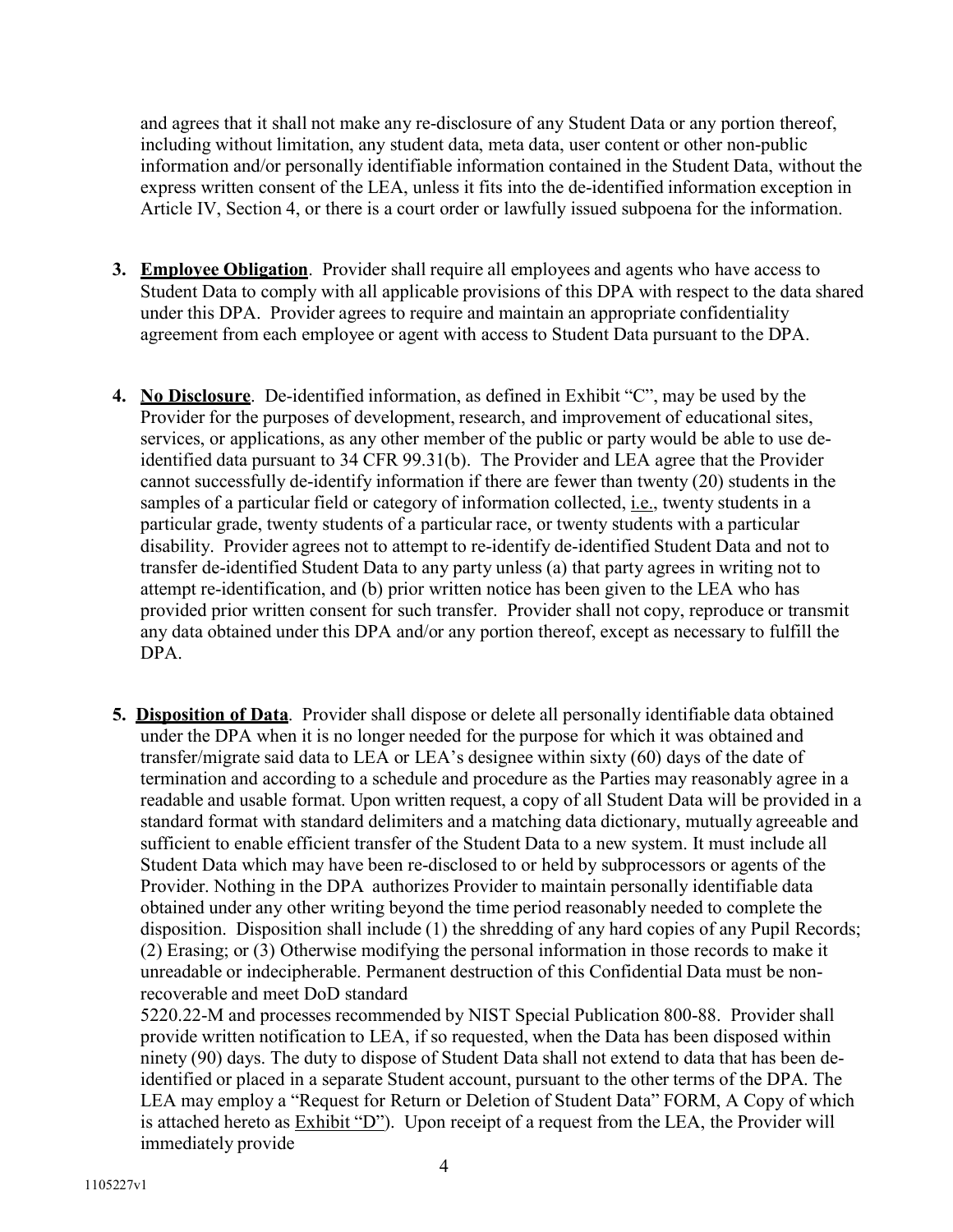the LEA with any specified portion of the Student Data within five (5) calendar days of receipt of said request. The Provider shall ensure that such transfer/migration uses facilities and methods that are compatible with the relevant systems of the LEA or its transferee, and to the extent technologically feasible, that the LEA will have reasonable access to Student Data during the transition.

**6. Advertising Prohibition**. Provider is prohibited from using Student Data to (a) market or advertise to students or families/guardians; (b) inform, influence, or enable marketing or advertising efforts by a Provider; (c) develop a profile of a student, family member/guardian or group, for any commercial purpose other than providing the Service to Client; or (d) use the Student Data for the development of commercial products or services, other than as necessary to provide the Service to Client.

## **ARTICLE V: DATA PROVISIONS**

- **1. Data Security**. The Provider agrees to implement and maintain a risk-based information security program that contains reasonable security procedures. The Provider agrees to abide by and maintain adequate data security measures, consistent with industry standards and technology best practices, to protect Student Data from unauthorized disclosure or acquisition by an unauthorized person. The general security duties of Provider are set forth below. Provider may further detail its security programs and measures in Exhibit "F" hereto. These measures shall include, but are not limited to:
	- **a. Passwords and Employee Access**. Provider shall secure usernames, passwords, and any other means of gaining access to the Services or to Student Data and establish authentication to protect access to Student Data, at a level suggested by Article 4.3 of NIST 800-63-3. Provider shall only provide access to Student Data to employees or contractors that are performing the Services. Employees with access to Student Data shall have signed confidentiality agreements regarding said Student Data. All employees with access to Student Records shall pass criminal background checks.
	- **b. Destruction of Data**. Provider shall destroy or delete all Personally Identifiable Data contained in Student Data and obtained under the DPA when it is no longer needed for the purpose for which it was obtained and transfer said data to LEA or LEA's designee, according to a schedule and procedure as the parties may reasonable agree in a readable and usable format. Nothing in the DPA authorizes Provider to maintain personally identifiable data beyond the time period reasonably needed to complete the disposition.
	- **c. Security Protocols**. Both parties agree to maintain security protocols that meet industry best practices in the transfer or transmission of any data, including ensuring that data may only be viewed or accessed by parties legally allowed to do so. Provider shall maintain all data obtained or generated pursuant to the DPA in a secure computer environment and not copy, reproduce, or transmit data obtained pursuant to the DPA, except as necessary to fulfill the purpose of data requests by LEA. The Provider will provide prior notice to the LEA of any planned system change that may impact the security of Student Data. The foregoing does not limit the ability of the Provider to allow any necessary service providers to view or access data as set forth in Article IV, section 4.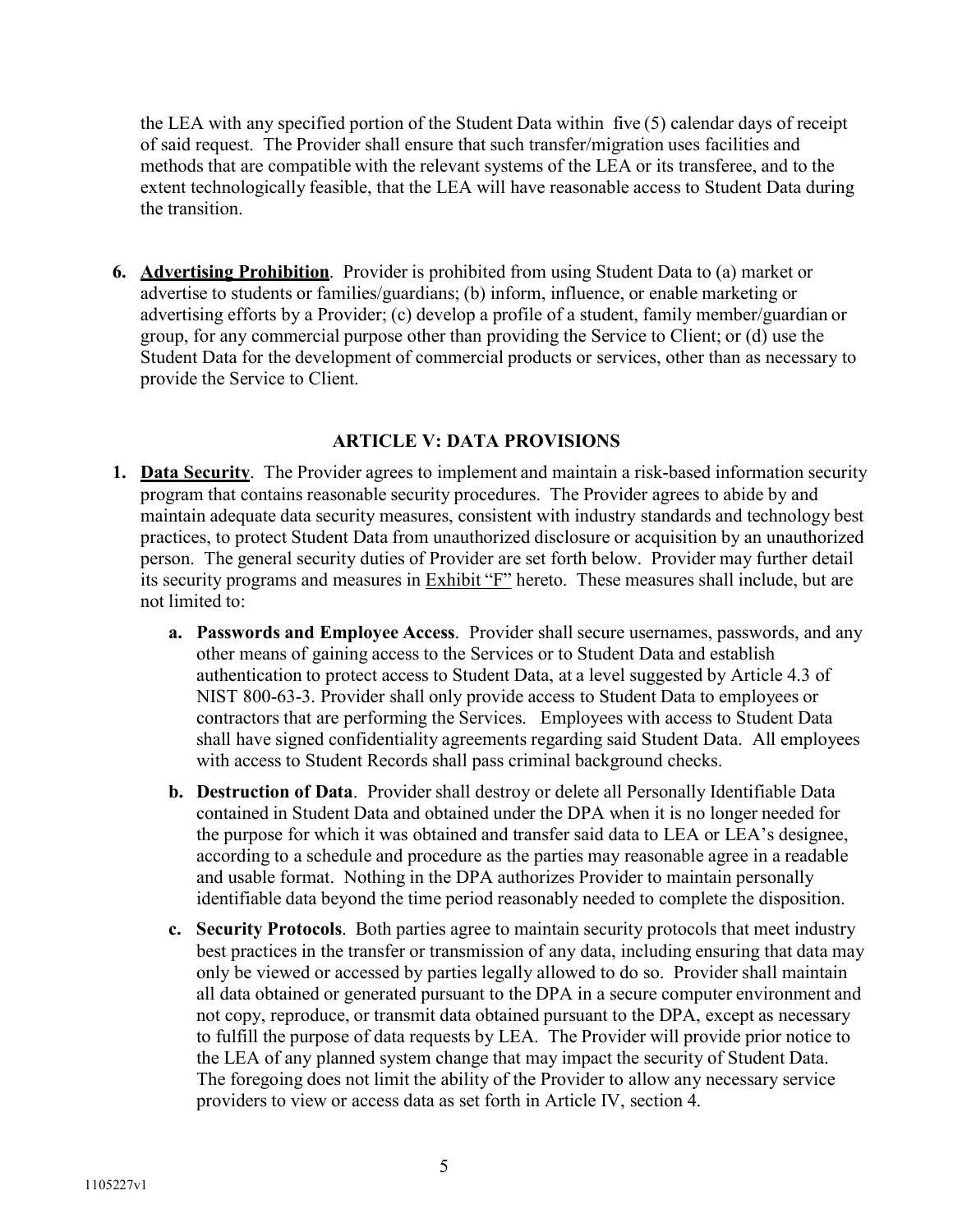- **d. Employee Training**. The Provider shall provide periodic security training to those of its employees who operate or have access to the system. Further, Provider shall provide LEA with contact information of an employee who LEA may contact if there are any security concerns or questions.
- **e. Security Technology**. When the service is accessed using a supported web browser, Secure Socket Layer ("SSL"), or equivalent technology shall be employed to protect data from unauthorized access. The service security measures shall include server authentication and data encryption, at rest and in transit. The service shall prevent and detect computer viruses and malware from spreading through the use of the service, e.g. via e-mail, files, documents, messages, other data or the required use of insecure LEAside applications. Provider shall host data pursuant to the DPA in an environment using a firewall that is periodically updated according to industry standards.
- **f. Security Coordinator**. Provider shall provide the name and contact information of Provider's Security Coordinator for the Student Data received pursuant to the DPA.
- **g. Subprocessors Bound**. Provider shall enter into written agreements whereby Subprocessors agree to secure and protect Student Data in a manner consistent with the terms of this Article V. Provider shall periodically conduct or review compliance monitoring and assessments of Subprocessors to determine their compliance with this Article.
- **h. Periodic Risk Assessment**. Provider further acknowledges and agrees to conduct periodic risk assessments and remediate any identified security and privacy vulnerabilities in a timely manner.
- **i. Backups.** Provider agrees to maintain backup copies, backed up at least daily, of Student Data in case of Provider's system failure or any other unforeseen event resulting in loss of Student Data or any portion thereof.
- **j. Audits.** Upon receipt of a request from the LEA, the Provider will allow the LEA to audit the security and privacy measures that are in place to ensure protection of the Student Record or any portion thereof. The Provider will cooperate fully with the LEA and any local, state, or federal agency with oversight authority/jurisdiction in connection with any audit or investigation of the Provider and/or delivery of Services to students and/or LEA, and shall provide full access to the Provider's facilities, staff, agents and LEA's Student Data and all records pertaining to the Provider, LEA and delivery of Services to the Provider. Failure to cooperate shall be deemed a material breach of the Agreement.
- **2. Data Breach**. In the event that Student Data is accessed or obtained by an unauthorized individual, Provider shall provide notification to LEA within three (3) days of the incident. Provider shall follow the following process:
	- **a.** The security breach notification shall be written in plain language, shall be titled "Notice of Data Breach," and shall present the information described herein under the following headings: "What Happened," "What Information Was Involved," "What We Are Doing," "What You Can Do," and "For More Information." Additional information may be provided as a supplement to the notice.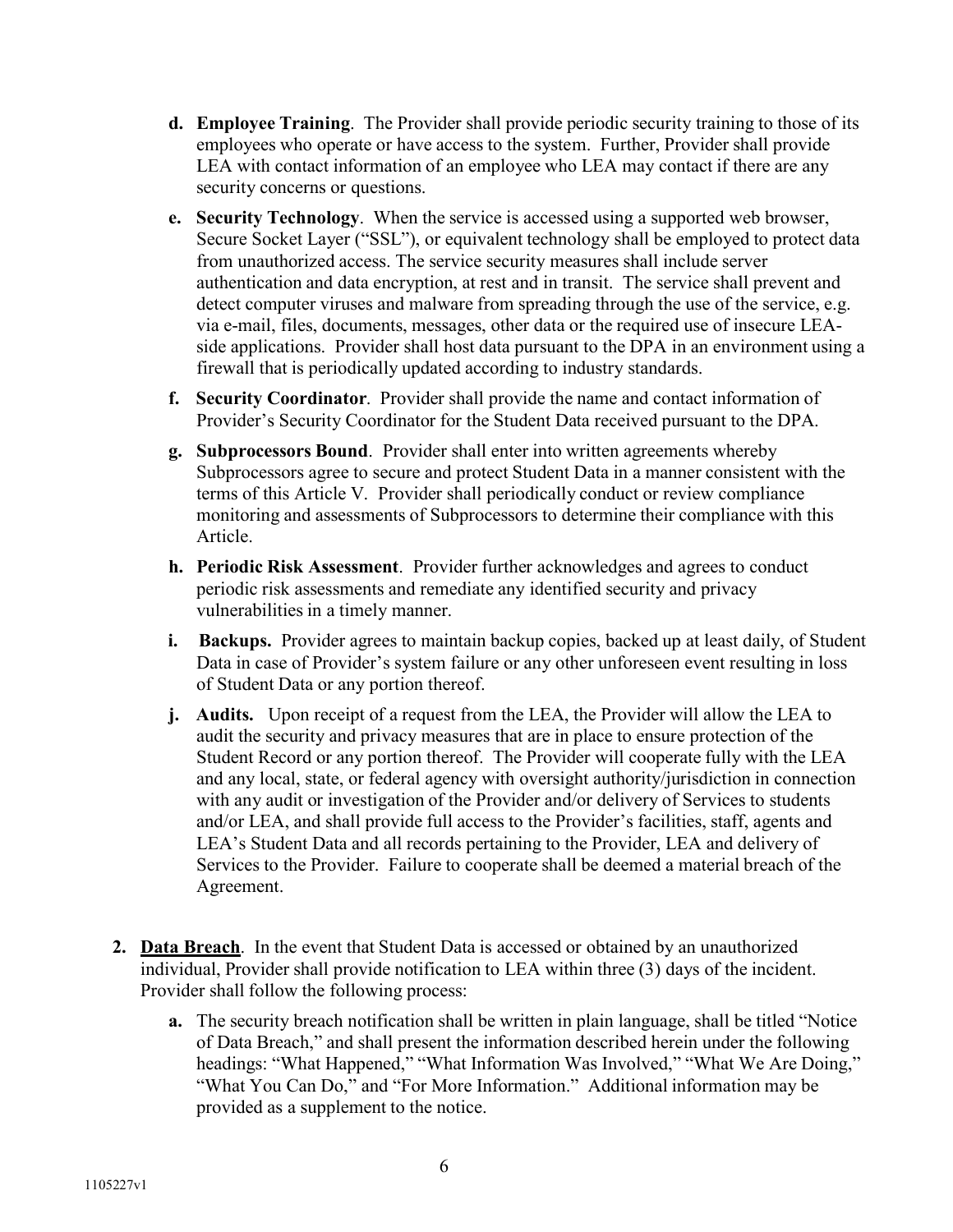- **b.** The security breach notification described above in section 2(a) shall include, at a minimum, the following information:
	- **i.** The name and contact information of the reporting LEA subject to this section.
	- **ii.** A list of the types of personal information that were or are reasonably believed to have been the subject of a breach.
	- **iii.** If the information is possible to determine at the time the notice is provided, then either (1) the date of the breach, (2) the estimated date of the breach, or (3) the date range within which the breach occurred. The notification shall also include the date of the notice.
	- **iv.** Whether the notification was delayed as a result of a law enforcement investigation, if that information is possible to determine at the time the notice is provided.
	- **v.** A general description of the breach incident, if that information is possible to determine at the time the notice is provided, including the number of affected individuals and how the security breach occurred.
	- **vi.** Information about what the agency has done to protect individuals whose information has been breached, including toll free numbers and websites to contact:
		- 1. The credit reporting agencies
		- 2. Remediation service providers
		- 3. The attorney general
	- ii. Advice on steps that the person whose information has been breached may take to protect himself or herself.
	- iii. A clear and concise description of the affected parent, legal guardian, or eligible student's ability to file or obtain a police report; how an affected parent, legal guardian, or eligible student's requests a security freeze and the necessary information to be provided when requesting the security freeze; and that fees may be required to be paid to the consumer reporting agencies.
- b. Provider agrees to adhere to all requirements in 11-49.3-1, et. seq. and in federal law with respect to a data breach related to the Student Data, including, when appropriate or required, the required responsibilities and procedures for notification and mitigation of any such data breach.
- c. In the event of a reportable breach, the Provider shall keep a complete copy of the LEA's data it held at the time of the breach in a LEA approved secured, encrypted form and format. Vendor shall retain said data on the LEA's behalf unless and until the LEA directs its transmission or certified destruction.
- d. Provider further acknowledges and agrees to have a written incident response plan that reflects best practices and is consistent with industry standards and federal and state law for responding to a data breach, breach of security, privacy incident or unauthorized acquisition or use of Student Data or any portion thereof, including personally identifiable information and agrees to provide LEA, upon request, with a copy of said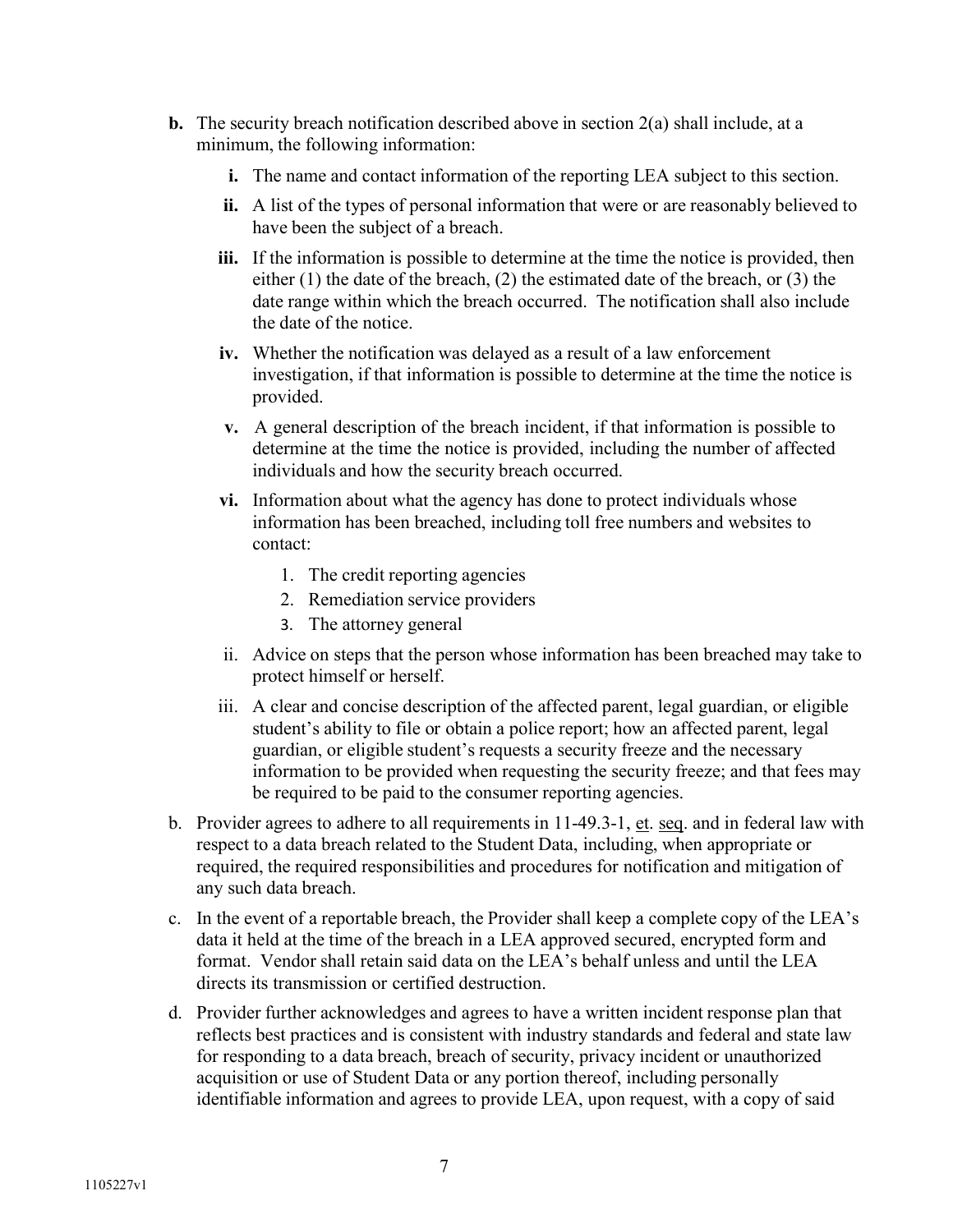written incident response plan.

e. At the request and with the assistance of the District, Provider shall notify the affected parent, legal guardian or eligible pupil of the unauthorized access, which shall include the information listed in subsections (b) and (c), above.

# **ARTICLE VI: MISCELLANEOUS**

- **1. Term**. The Provider shall be bound by this DPA for so long as the Provider maintains any Student Data. Notwithstanding the foregoing, Provider agrees to be bound by the terms and obligations of this DPA for three (3) years.
- **2. Termination**. In the event that either party seeks to terminate this DPA, they may do so by mutual written consent and as long as any service agreement or terms of service, to the extent one exists, has lapsed or has been terminated.

The LEA may terminate this DPA and any service agreement or contract with the Provider if the Provider breaches any terms of this DPA.

- **3. Effect of Termination Survival**. If the DPA is terminated, the Provider shall destroy all of LEA's data pursuant to Article V, section 1(b).
- **4. Priority of Agreements**. This DPA shall govern the treatment of student records in order to comply with the privacy protections, including those found in FERPA, IDEA. COPPA, PPRA, R.I.G.L. 16-71-1, et. seq. and R.I.G.L., 11-49.3 et. seq.. In the event there is conflict between the terms of the DPA and any other writing, such as service agreement or with any other bid/RFP, terms of service, privacy policy, license agreement, or writing, the terms of this DPA shall apply and take precedence. Except as described in this paragraph herein, all other provisions of any other agreement shall remain in effect.
- **5. Notice**. All notices or other communication required or permitted to be given hereunder must be in writing and given by personal delivery, facsimile or e-mail transmission (if contact information is provided for the specific mode of delivery), or first class mail, postage prepaid, sent to the designated representatives below.

The designated representative for the Provider for this Agreement is:

| Name                          | Peter Koso                                |
|-------------------------------|-------------------------------------------|
| Title                         | Vice President                            |
| Address                       | 300 Baker Ave, Ste 320, Concord, MA 01742 |
| Telephone Number 800-435-3942 |                                           |
| Email                         | $rfps@$ lexialearning.com                 |

The designated representative for the LEA for this Agreement is:

| Name  | Samira Hakki           |
|-------|------------------------|
| Title | Director of Technology |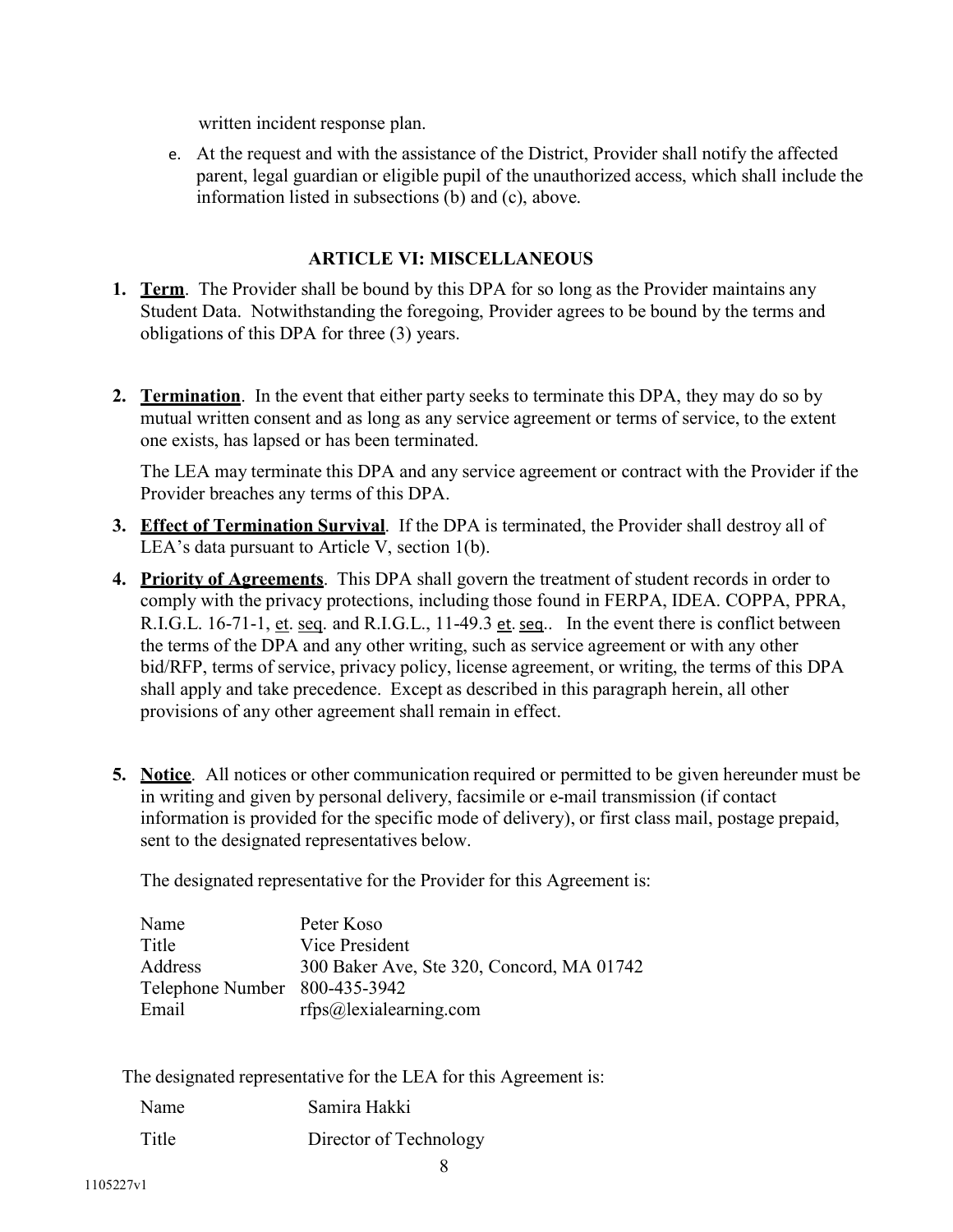| Address                       | 76 Melrose Ave, Jamestown RI 02835             |
|-------------------------------|------------------------------------------------|
| Telephone Number 401-423-7020 |                                                |
| Email                         | $techco(\widehat{\alpha})$ amestwonschools.org |

- **6. Entire Agreement**. This DPA constitutes the entire agreement of the parties relating to the subject matter hereof and supersedes all prior communications, representations, or agreements, oral or written, by the parties relating thereto. This DPA may be amended and the observance of any provision of this DPA may be waived (either generally or in any particular instance and either retroactively or prospectively) only with the signed written consent of both parties. Neither failure nor delay on the part of any party in exercising any right, power, or privilege hereunder shall operate as a waiver of such right, nor shall any single or partial exercise of any such right, power, or privilege preclude any further exercise thereof or the exercise of any other right, power, or privilege.
- **7. Severability**. Any provision of this DPA that is prohibited or unenforceable in any jurisdiction shall, as to such jurisdiction, be ineffective to the extent of such prohibition or unenforceability without invalidating the remaining provisions of this DPA, and any such prohibition or unenforceability in any jurisdiction shall not invalidate or render unenforceable such provision in any other jurisdiction. Notwithstanding the foregoing, if such provision could be more narrowly drawn so as not to be prohibited or unenforceable in such jurisdiction while, at the same time, maintaining the intent of the parties, it shall, as to such jurisdiction, be so narrowly drawn without invalidating the remaining provisions of this DPA or affecting the validity or enforceability of such provision in any other jurisdiction.
- **8. Governing Law; Venue and Jurisdiction**. THIS DPA WILL BE GOVERNED BY AND CONSTRUED IN ACCORDANCE WITH THE LAWS OF THE STATE OF RHODE ISLAND, WITHOUT REGARD TO CONFLICTS OF LAW PRINCIPLES. EACH PARTY CONSENTS AND SUBMITS TO THE SOLE AND EXCLUSIVE JURISDICTION TO THE STATE AND FEDERAL COURTS OF NEWPORT COUNTY FOR ANY DISPUTE ARISING OUT OF OR RELATING TO THIS DPA OR THE TRANSACTIONS CONTEMPLATED HEREBY.
- **9. Authority.** Provider represents that it is authorized to bind to the terms of this Agreement, including confidentiality and destruction of Student Data and any portion thereof contained therein, all related or associated institutions, individuals, employees or contractors who may have access to the Student Data and/or any portion thereof, or may own, lease or control equipment or facilities of any kind where the Student Data and portion thereof stored, maintained or used in any way.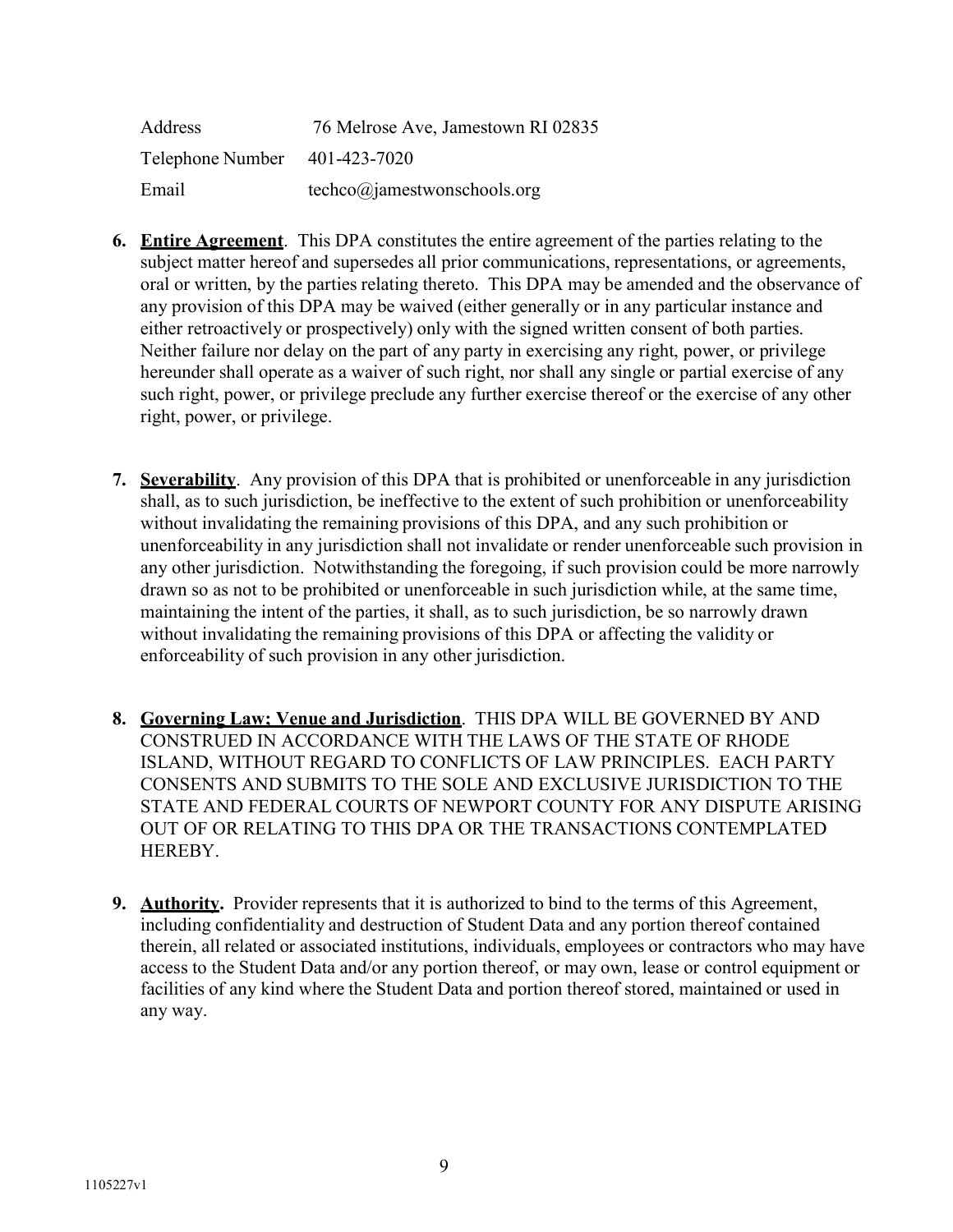- **10. Waiver**. No delay or omission of the LEA to exercise any right hereunder shall be construed as a waiver of any such right and the LEA reserves the right to exercise any such right from time to time, as often as may be deemed expedient.
- **11. Electronic Signature:** The parties understand and agree that they have the right to execute this Agreement through paper or through electronic signature technology, which is in compliance with Rhode Island and Federal law governing electronic signatures. The parties agree that to the extent they sign electronically, their electronic signature is the legally binding equivalent to their handwritten signature. Whenever they execute an electronic signature, it has the same validity and meaning as their handwritten signature. They will not, at any time in the future, repudiate the meaning of their electronic signature or claim that their electronic signature is not legally binding. They agree not to object to the admissibility of this Agreement as an electronic record, or a paper copy of an electronic document, or a paper copy of a document bearing an electronic signature, on the grounds that it is an electronic record or electronic signature or that it is not in its original form or is not an original.

Each party will immediately request that their electronic signature be revoked in writing if they discover or suspect that it has been or is in danger of being lost, disclosed, compromised or subjected to unauthorized use in any way. They understand that they may also request revocation at any time of their electronic signature for any other reason in writing.

If either party would like a paper copy of this Agreement, they may request a copy from the other party.

**12. Multiple Counterparts:** This Agreement may be executed in any number of identical counterparts. If so executed, each of such counterparts shall constitute this Agreement. In proving this Agreement, it shall not be necessary to produce or account for more than one such counterpart. Execution and delivery of this Agreement by .pdf or other electronic format shall constitute valid execution and delivery and shall be effective for all purposes (it being agreed that PDF email shall have the same force and effect as an original signature for all purposes).

## **ARTICLE VII- GENERAL OFFER OF TERMS**

Provider may, by signing the attached Form of General Offer of Privacy Terms (General Offer, attached hereto as Exhibit "E"), be bound by the terms of this to any other school district who signs the acceptance in said Exhibit.

[*Signature Page Follows*]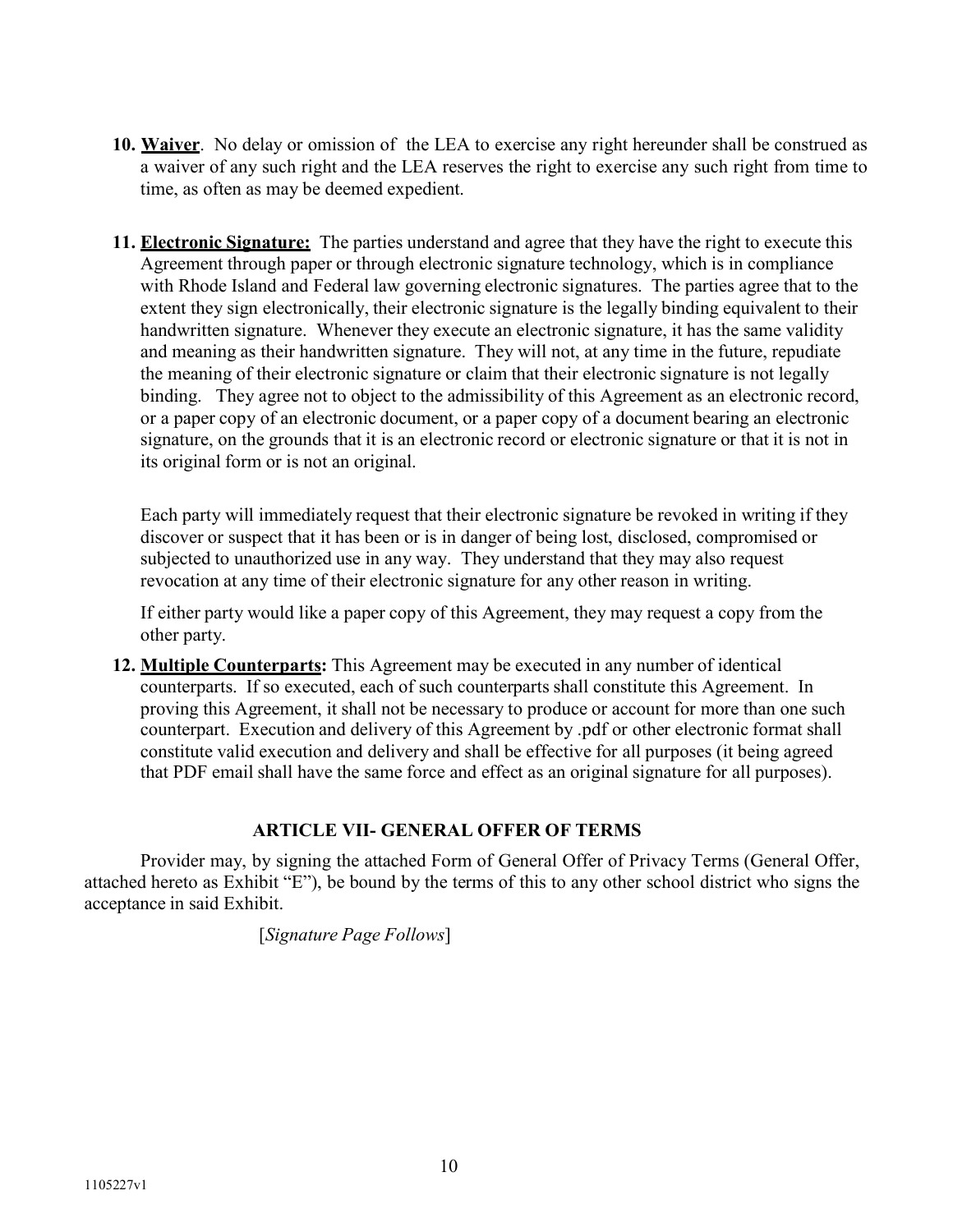**IN WITNESS WHEREOF,** the parties have executed this Rhode Island Student Data Privacy Agreement as of the last day noted below.

| <b>Jamestown Public Schools</b>           |                       |
|-------------------------------------------|-----------------------|
| By: Samira Hakki (Aus 12, 2020 12:05 EDT) | Aug 12, 2020<br>Date: |
| Printed Name: Samira                      | Title/Position: Hakki |
| Lexia Learning Systems LLC                |                       |
| By:                                       | Date: 1-Jul-2020      |

Printed Name Peter Koso Title/Position: Vice President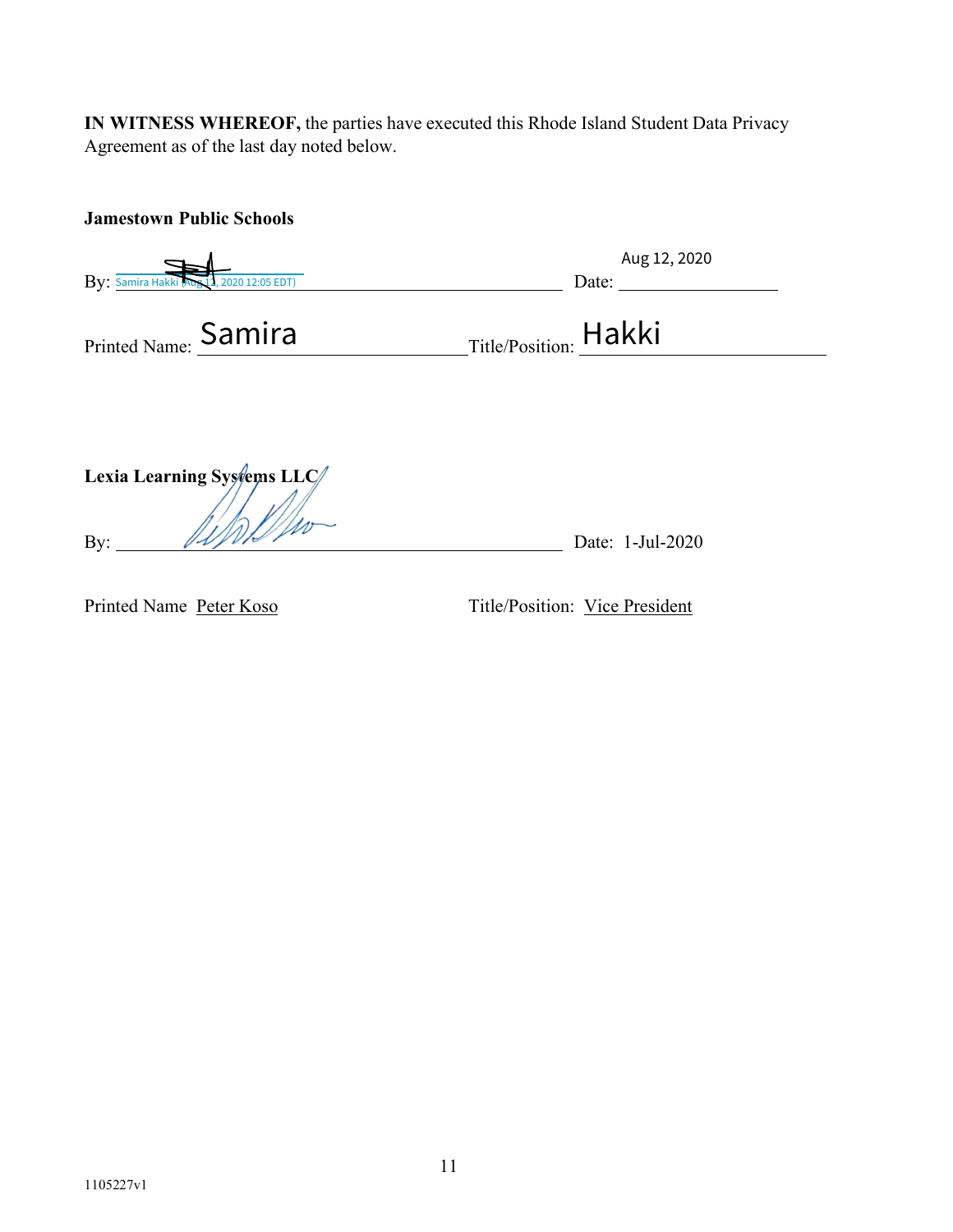# **EXHIBIT** "A" DESCRIPTION OF SERVICES

Online access to Lexia Core 5 annual SaaS-Based subscription licenses as specified in the applicable Lexia order quote.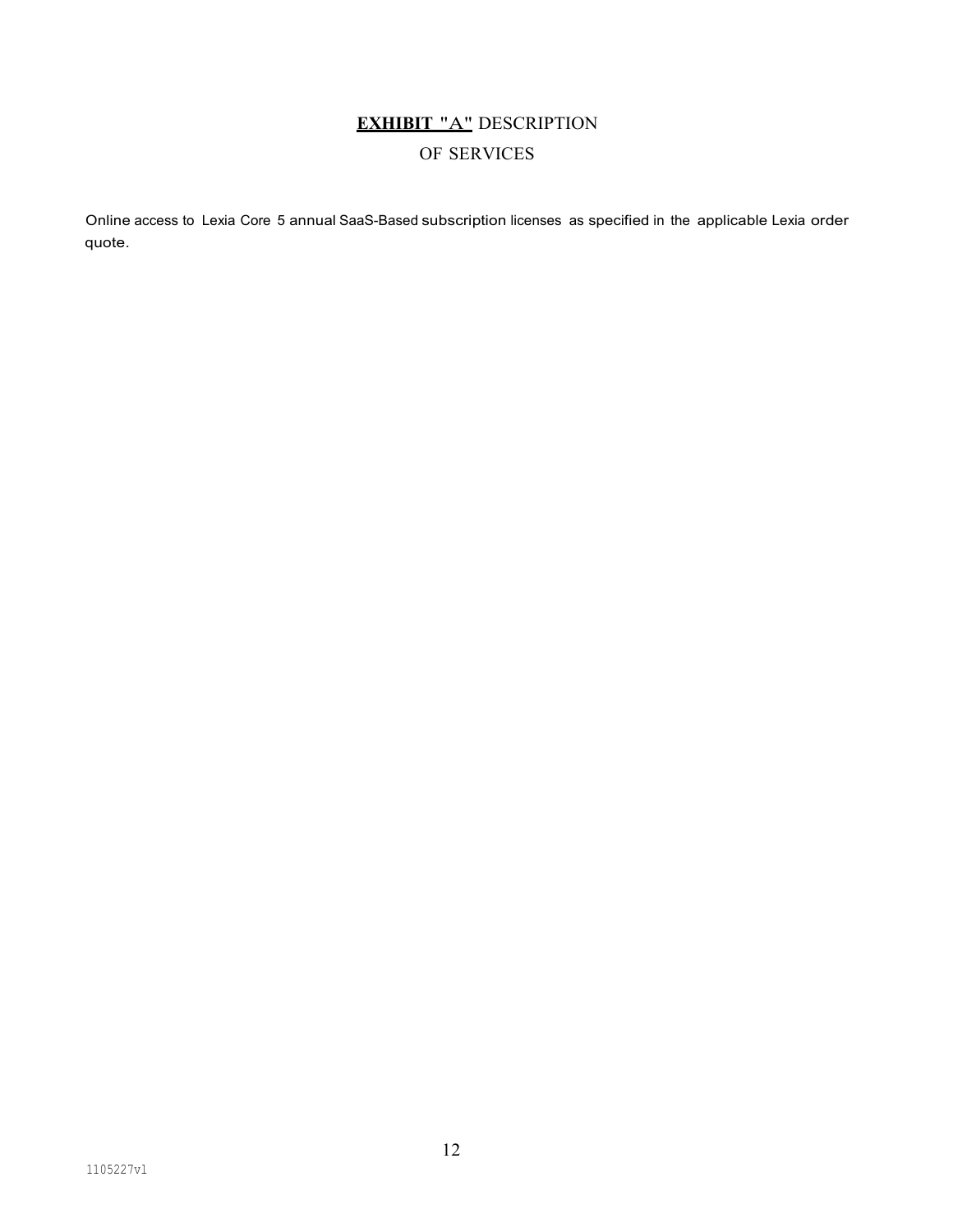# **EXHIBIT "B"**

# SCHEDULE OF DATA

| <b>Category of Data</b>                     | <b>Elements</b>                                                                      | <b>Check if used</b><br>by your<br>system |
|---------------------------------------------|--------------------------------------------------------------------------------------|-------------------------------------------|
| Application<br>Technology Meta              | IP Addresses of users, Use of<br>cookies etc.                                        |                                           |
| Data                                        | Other application technology<br>meta data-Please specify:                            |                                           |
| <b>Application Use</b><br><b>Statistics</b> | Meta data on user interaction<br>with application                                    |                                           |
|                                             | Standardized test scores                                                             |                                           |
|                                             | Observation data                                                                     |                                           |
| Assessment                                  | Other assessment data-Please<br>specify:                                             |                                           |
|                                             | Student school (daily)                                                               |                                           |
| Attendance                                  | attendance data                                                                      |                                           |
|                                             | Student class attendance data                                                        |                                           |
| Communications                              | Online communications that<br>are captured (emails, blog<br>entries)                 |                                           |
| Conduct                                     | Conduct or behavioral data                                                           |                                           |
|                                             |                                                                                      |                                           |
|                                             | Date of Birth                                                                        |                                           |
|                                             | Place of Birth<br>Gender                                                             |                                           |
|                                             | Ethnicity or race                                                                    |                                           |
| Demographics                                | Language information<br>(native, preferred or primary<br>language spoken by student) |                                           |
|                                             | Other demographic<br>information-Please specify:                                     |                                           |
|                                             | Student school enrollment<br>Student grade level                                     |                                           |
| Enrollment                                  | Homeroom<br>Guidance counselor                                                       |                                           |
|                                             | Specific curriculum programs<br>Year of graduation                                   |                                           |
|                                             | Other enrollment<br>information-Please specify:                                      |                                           |
|                                             | Address                                                                              |                                           |
| Parent/Guardian                             | Email                                                                                |                                           |
| Contact Information                         | Phone                                                                                |                                           |
| Parent/Guardian ID                          | Parent ID number (created to<br>link parents to students)                            |                                           |
| Parent/Guardian<br>Name                     | First and/or Last                                                                    |                                           |

| <b>Category of Data</b>               | <b>Elements</b>                                                                                                                                                                                                                                                      | <b>Check if used</b><br>by your<br>system |
|---------------------------------------|----------------------------------------------------------------------------------------------------------------------------------------------------------------------------------------------------------------------------------------------------------------------|-------------------------------------------|
| Schedule                              | Student scheduled courses<br><b>Teacher names</b>                                                                                                                                                                                                                    |                                           |
| Special Indicator                     | English language learner<br>information<br>Low income status<br>Medical alerts<br>Student disability information<br>Specialized education<br>services (IEP or 504)<br>Living situations<br>(homeless/foster care)<br>Other indicator information-<br>Please specify: |                                           |
| <b>Category of Data</b>               | <b>Elements</b>                                                                                                                                                                                                                                                      | <b>Check if used</b><br>by your<br>system |
| <b>Student Contact</b><br>Information | Address<br>Email<br>Phone                                                                                                                                                                                                                                            |                                           |
| <b>Student Identifiers</b>            | Local (School district) ID<br>number<br>State ID number<br>Vendor/App assigned student<br>ID number<br>Student app username<br>Student app passwords                                                                                                                 |                                           |
| <b>Student Name</b>                   | First and/or Last                                                                                                                                                                                                                                                    |                                           |
| Student In App<br>Performance         | Program/application<br>performance (typing<br>program-student types 60<br>wpm, reading program-<br>student reads below grade<br>level)                                                                                                                               |                                           |
| <b>Student Program</b><br>Membership  | Academic or extracurricular<br>activities a student may<br>belong to or participate in                                                                                                                                                                               |                                           |
| <b>Student Survey</b><br>Responses    | Student responses to surveys<br>or questionnaires                                                                                                                                                                                                                    |                                           |
| Student work                          | Student generated content;<br>writing, pictures etc.<br>Other student work data -<br>Please specify:                                                                                                                                                                 |                                           |
| Transcript                            | Student course grades<br>Student course data                                                                                                                                                                                                                         |                                           |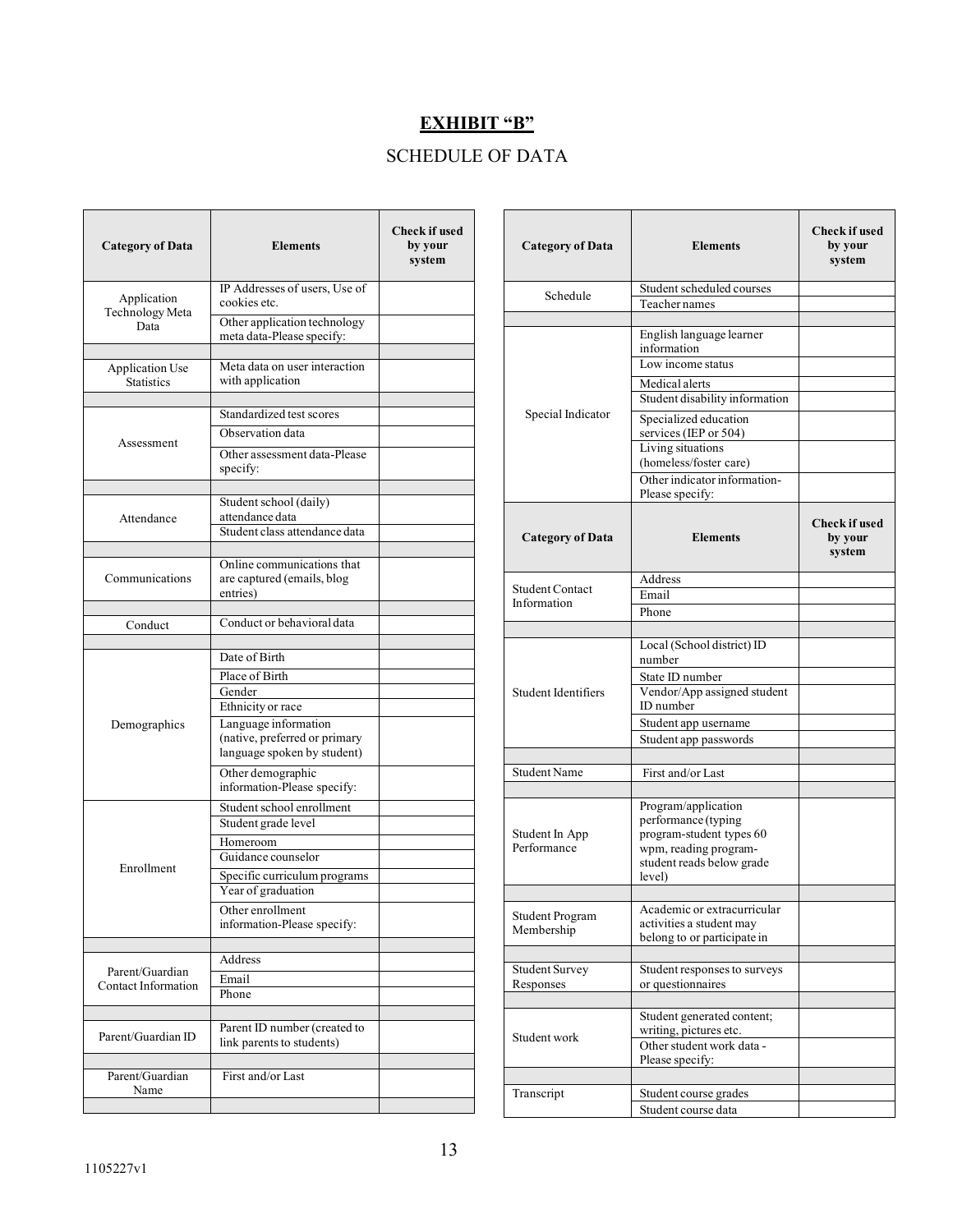| <b>Category of Data</b> | <b>Elements</b>                             | <b>Check if used</b><br>by your<br>system |
|-------------------------|---------------------------------------------|-------------------------------------------|
|                         | Student course<br>grades/performance scores |                                           |
|                         | Other transcript data -Please<br>specify:   |                                           |
| Transportation          | Student bus assignment                      |                                           |
|                         | Student pick up and/or drop<br>off location |                                           |

| <b>Category of Data</b> | <b>Elements</b>                                                                              | <b>Check if used</b><br>by your<br>system |
|-------------------------|----------------------------------------------------------------------------------------------|-------------------------------------------|
|                         | Student bus card ID number                                                                   |                                           |
|                         | Other transportation data -<br>Please specify:                                               |                                           |
|                         |                                                                                              |                                           |
| Other                   | Please list each additional<br>data element used, stored or<br>collected by your application |                                           |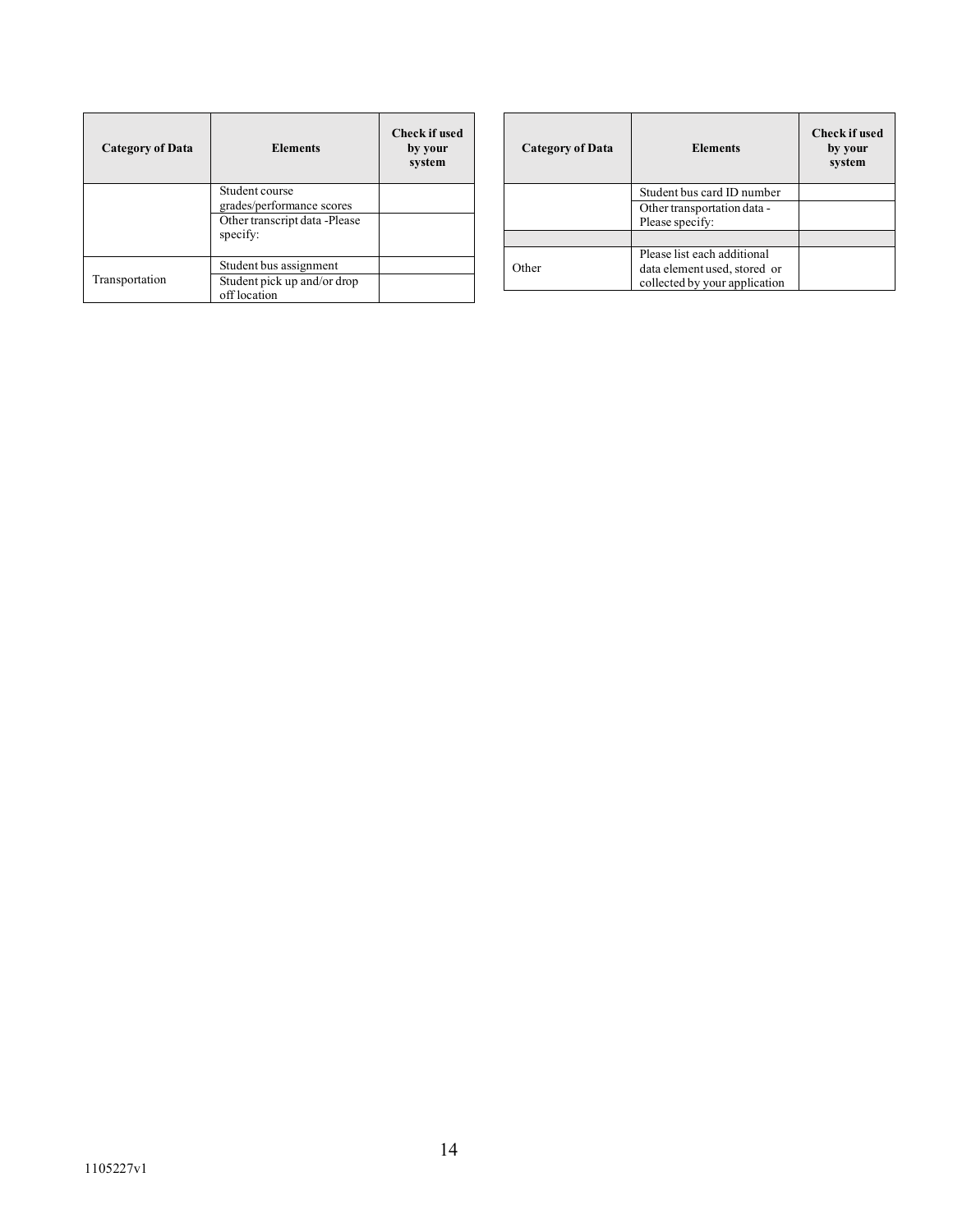#### **EXHIBIT "C"**

#### **DEFINITIONS**

**De-Identifiable Information (DII):** De-Identification refers to the process by which the Vendor removes or obscures any Personally Identifiable Information ("PII") from student records in a way that removes or minimizes the risk of disclosure of the identity of the individual and information about them. The Provider's specific steps to de-identify the data will depend on the circumstances, but should be appropriate to protect students. Some potential disclosure limitation methods are blurring, masking, and perturbation. De-identification should ensure that any information when put together cannot indirectly identify the student, not only from the viewpoint of the public, but also from the vantage of those who are familiar with the individual. Information cannot be de-identified if there are fewer than twenty (20) students in the samples of a particular field or category, i.e., twenty students in a particular grade or less than twenty students with a particular disability.

**NIST 800-63-3**: Draft National Institute of Standards and Technology ("NIST") Special Publication 800-63-3 Digital Authentication Guideline.

**Personally Identifiable Information (PII):** The terms "Personally Identifiable Information" or "PII" shall include, but are not limited to, student data, metadata, and user or pupil-generated content obtained by reason of the use of Provider's software, website, service, or app, including mobile apps, whether gathered by Provider or provided by LEA or its users, students, or students' parents/guardians. PII includes, without limitation, at least the following:

| <b>First Name</b>             | Home Address                |
|-------------------------------|-----------------------------|
| Last Name                     | Subject                     |
| Telephone Number              | <b>Email Address</b>        |
| Discipline Records            | <b>Test Results</b>         |
| <b>Special Education Data</b> | Juvenile Dependency Records |
| Grades                        | Evaluations                 |
| Criminal Records              | Medical Records             |
| <b>Health Records</b>         | Social Security Number      |
| Biometric Information         | <b>Disabilities</b>         |
| Socioeconomic Information     | <b>Food Purchases</b>       |
| Political Affiliations        | Religious Information       |
| <b>Text Messages</b>          | Documents                   |
| <b>Student Identifiers</b>    | Search Activity             |
| Photos                        | Voice Recordings            |
| Videos                        | Date of Birth               |
| Grade                         | Classes                     |

General Categories:

Indirect Identifiers: Any information that, either alone or in aggregate, would allow a reasonable person to be able to identify a student to a reasonable certainty

Information in the Student's Educational Record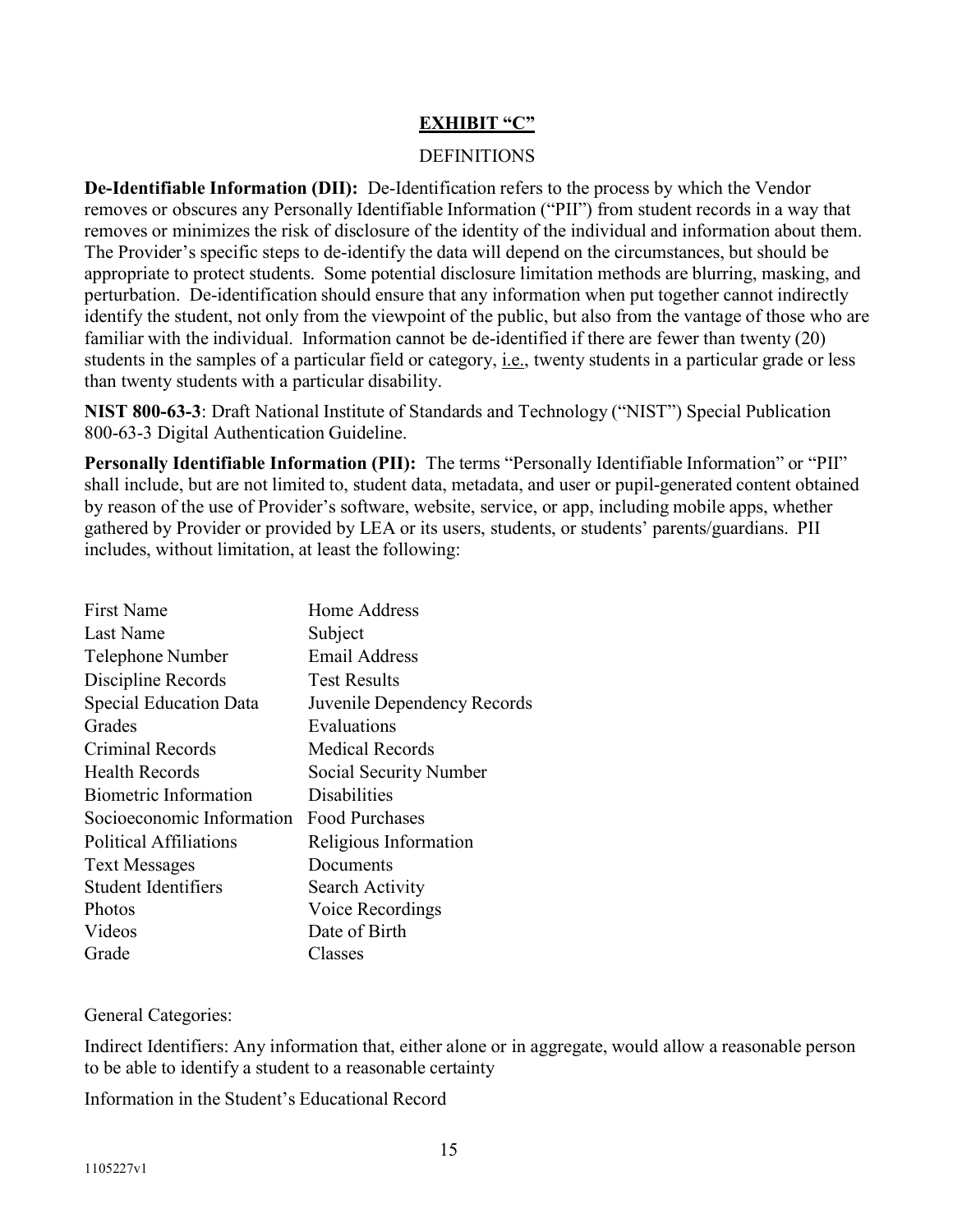Information in the Student's Email

Provider: For purposes of the DPA, the term "Provider" means provider of digital educational software or services, including cloud-based services, for the digital storage, management, and retrieval of pupil records.

**Pupil Generated Content:** The term "pupil-generated content" means materials or content created by a pupil during and for the purpose of education including, but not limited to, essays, research reports, portfolios, creative writing, music or other audio files, photographs, videos, and account information that enables ongoing ownership of pupil content.

**Pupil Records:** Means both of the following: (1) Any information that directly relates to a pupil that is maintained by LEA and (2) any information acquired directly from the pupil through the use of instructional software or applications assigned to the pupil by a teacher or other local educational LEA employee.

**School Official**: For the purposes of this Agreement and pursuant to 34 CFR 99.31 (B), a School Official is a contractor that: (1) Performs an institutional service or function for which the agency or institution would otherwise use employees; (2) Is under the direct control of the agency or institution with respect to the use and maintenance of education records; and (3) Is subject to 34 CFR 99.33(a) governing the use and re-disclosure of personally identifiable information from student records.

**Student Data:** Student Data includes any data, whether gathered by Provider or provided by LEA or its users, students, or students' parents/guardians, that is descriptive of the student including, but not limited to, information in the student's educational record or email, first and last name, home address, telephone number, email address, or other information allowing online contact, discipline records, videos, test results, special education data, juvenile dependency records, grades, evaluations, criminal records, medical records, health records, social security numbers, biometric information, disabilities, socioeconomic information, food purchases, political affiliations, religious information text messages, documents, student identifies, search activity, photos, voice recordings or geolocation information. Student Data shall constitute Pupil Records for the purposes of this Agreement, and for the purposes of Rhode Island and Federal laws and regulations. Student Data as specified in Exhibit B is confirmed to be collected or processed by the Provider pursuant to the Services. Student Data shall not constitute that information that has been anonymized or de-identified, or anonymous usage data regarding a student's use of Provider's services.

**Subscribing LEA**: An LEA that was not party to the original Services Agreement and who accepts the Provider's General Offer of Privacy Terms.

**Subprocessor:** For the purposes of this Agreement, the term "Subprocessor" (sometimes referred to as the "Subcontractor") means a party other than LEA or Provider, who Provider uses for data collection, analytics, storage, or other service to operate and/or improve its software, and who has access to PII.

**Targeted Advertising**: Targeted advertising means presenting an advertisement to a student where the selection of the advertisement is based on student information, student records or student generated content or inferred over time from the usage of the Provider's website, online service or mobile application by such student or the retention of such student's online activities or requests over time.

**Third Party**: The term "Third Party" means an entity that is not the provider or LEA.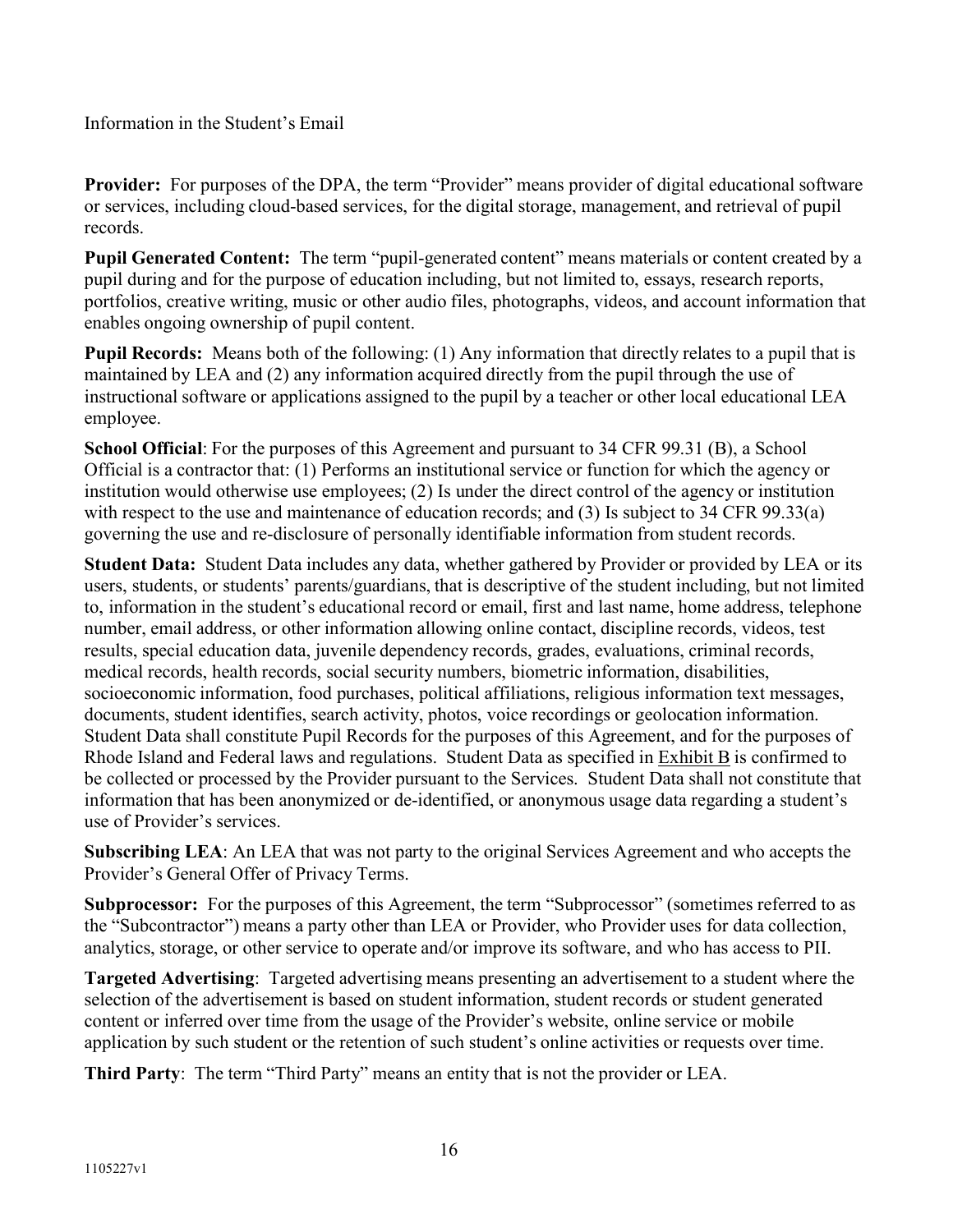# **EXHIBIT "D"**

# **DIRECTIVE FOR DISPOSITION OF DATA**

[Name or District or LEA] directs [Name of Company] to dispose of data obtained by Company pursuant to the terms of the DPA between LEA and Provider. The terms of the Disposition are set forth below:

#### 1. Extent of Disposition

Disposition is partial. The categories of data to be disposed of are set forth below or are found in an attachment to this Directive:

[Insert categories of data here]

Disposition is Complete. Disposition extends to all categories of data.

2. Nature of Disposition

Disposition shall be by destruction or deletion of data.

Disposition shall be by a transfer of data. The data shall be transferred to the following site as follows:

[Insert or attach special instructions.]

3. Timing of Disposition

Data shall be disposed of by the following date:

As soon as commercially practicable

By (Insert Date]

4. Signature

(Authorized Representative of LEA

Date

5. Verification of Disposition of Data

Authorized Representative of Company Date